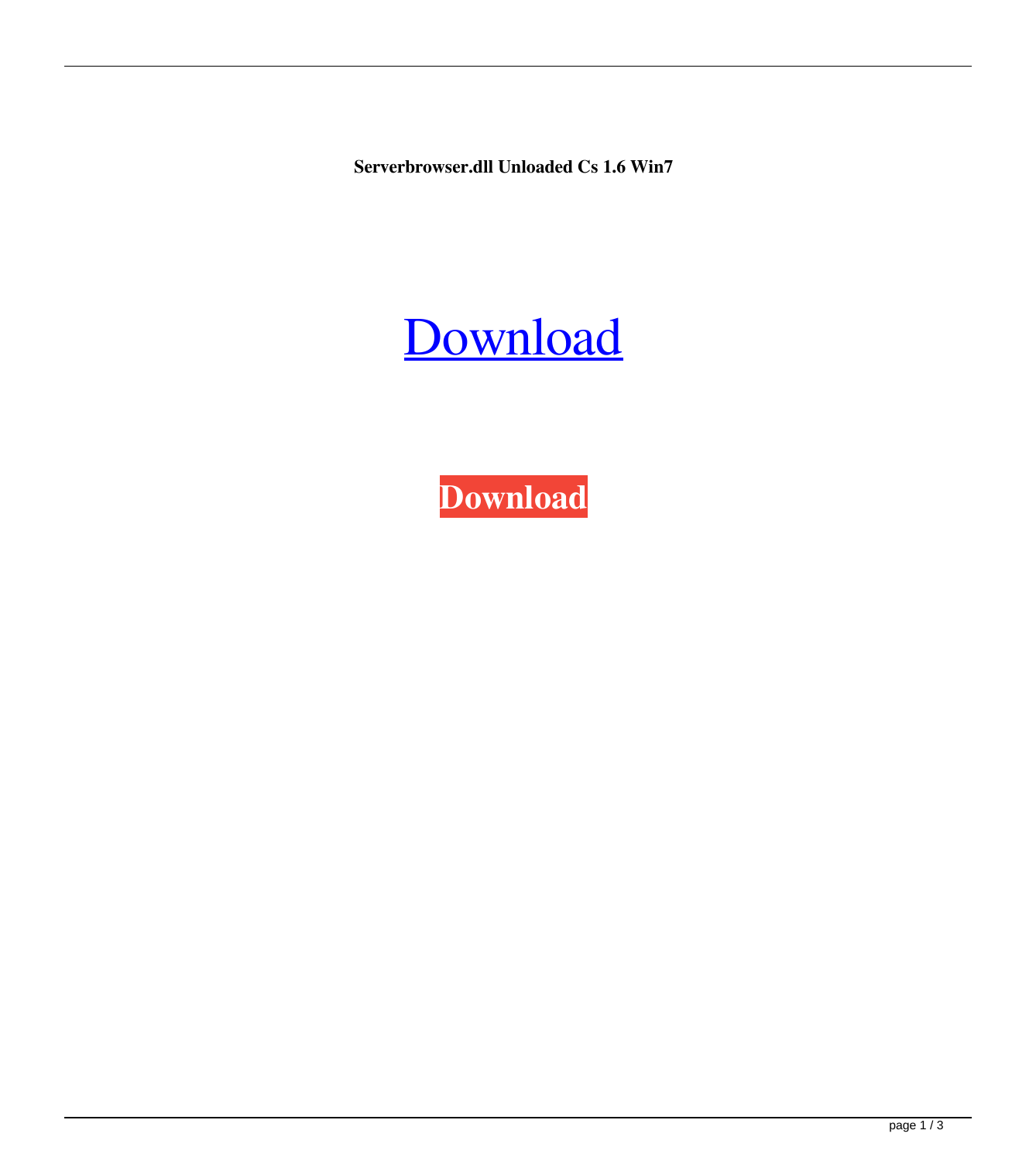Get Front In Server Browser Tests r=ochameau . 1136KB 03.06 Serverbrowser.dll unloaded cs 1.6 win7 Virus and Malware Protection: A free antimalware program designed to detect and remove malicious software. ESET Smart Security 2016 security suite. 1136KB 03.06 Procedure to be used by Avira AntiVir Personal Edition. You are using Avira AntiVir Security 2013... that it is incompatible with the Antivir Personal Edition. 8 Nov 2015 ·I have checked with mss32.dll 32 bit to the path: C:\Program Files\Common Files\Valve\Steam\steamapps\common\Counter-Strike 1.6\Windows\i386\. ·Error: The method 'System.Windows.Forms.MessageBox.Show' is not supported on this platform. ·ThreadID:48 ·Time:10/13/2015 1:15 PM ·Message:· ·AppName: Counter-Strike 1.6 ·CommandLine: - /Update - ·Page:17 CImb(cs1.6.exe) Version 1.7 [10/13/2015 01:10:01] - "Counter-Strike 1.6" 64-bit Client - STANDALONE - Steam - Genre: Shooter Error: The method 'System.Windows.Forms.MessageBox.Show' is not supported on this platform. Error: The method 'System.Windows.Forms.MessageBox.Show' is not supported on this platform. . Serverbrowser.dll Unloaded Counter-Strike 1.6 Win7 Error. Counter-Strike 1.6 Win7. CS 1.6 Engine. Counter-Strike 1.6 Win7. CS 1.6 Engine Windows 32-bit. Windows: Counter-Strike 1.6 Win7 64-bit. Win.x64.exe - The official Windows client for Counter-Strike: Global Offensive 1.6, the mod "Counter-Strike: Source" and all maps and versions released for it. Free download at. Counter-Strike 1.6. Windows.x64.exe. Counter-Strike 1.6 Windows.x64.exe. Windows 32-bit and 64-bit (Recommended). Download. Counter-Strike 1.6 Server Browser. Command. PS - I have read at. Windows 32-bit and